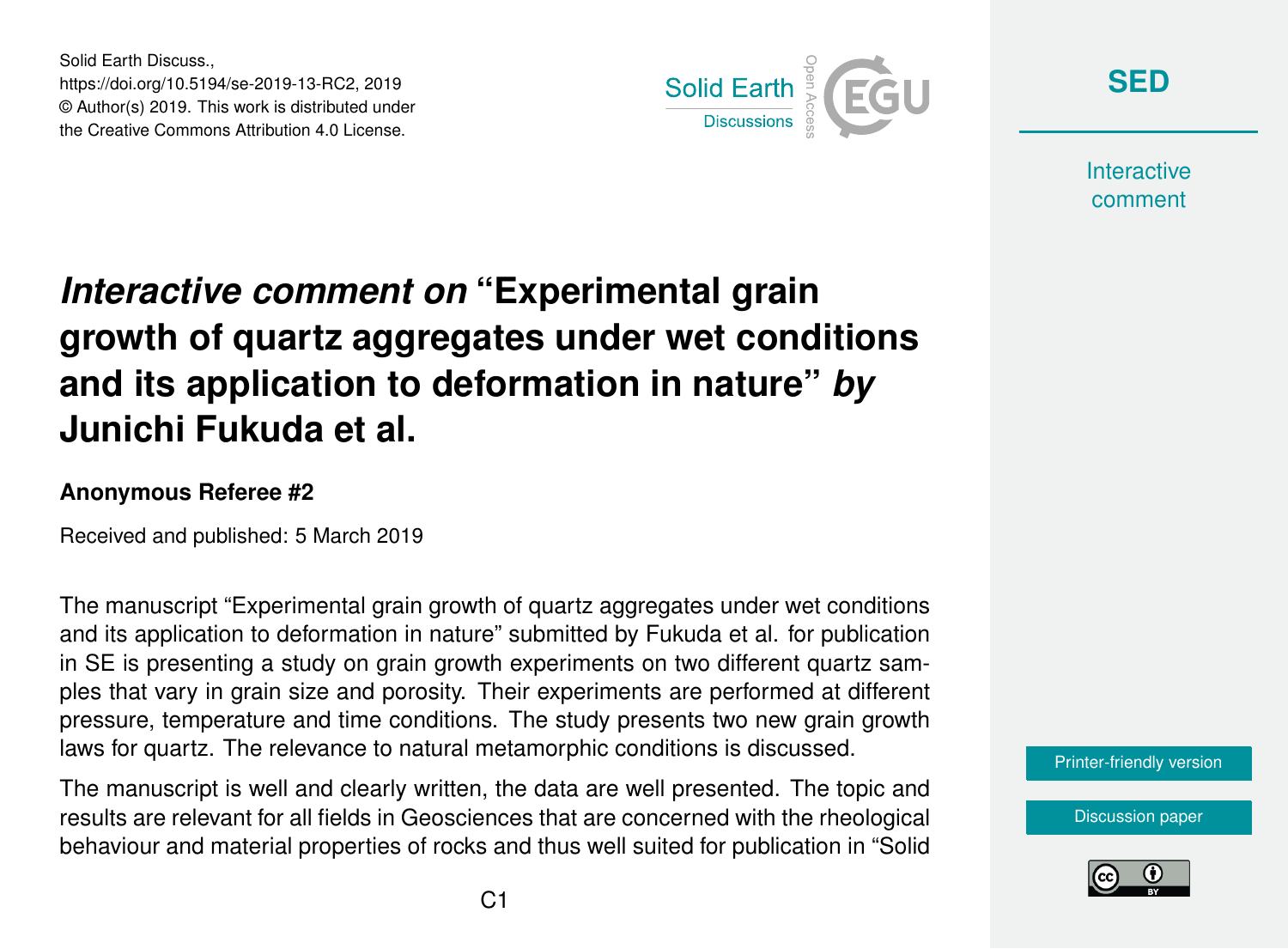Earth".

From my point of view there are three aspects that would need some more consideration/discussion:

(1) It would be necessary that the authors early in the manuscript state, how they use the term "grain growth" with respect to grain boundary migration and driving forces. At some point a contrasting juxtaposition/discussion of the processes of grain boundary migration driven by the reduction in interfacial free energy and grain boundary migration driven by the reduction in stored elastic strain energy (i.e., reduction in dislocation density) would be helpful. In this context the wording "contribution of grain growth to deformation" used several times in the manuscript and the title "Experimental grain growth. . .and its application to deformation. . ." might get clearer.

(2) The authors also discuss non-hydrostatic conditions in their experiments, especially in the context of dissolution-precipitation and epitaxial growth: is there any systematic relation of the shape of the growing crystals and/or crystallographic orientation with respect to sample shape and/or position in the experimental apparatus or to platinum jacket, or similar? As the authors also analysed the microfabric, a few words on this topic might be useful. In this context also formation of "growth rims" in the sense of epitaxial crystallization by precipitation from the pore fluid should be compared and contrasted to grain growth.

(3) When discussing the relevance for natural conditions and application of paleopiezometers some information on how to evaluate the contribution of grain growth in nature, for example as opposed to strain-induced grain boundary migration during recrystallization, would be valuable. I feel, this should be discussed by citing previous studies published on this topic.

A few specific comments/suggestions are listed as follows:

**Abstract** 



**Interactive** comment

[Printer-friendly version](https://www.solid-earth-discuss.net/se-2019-13/se-2019-13-RC2-print.pdf)



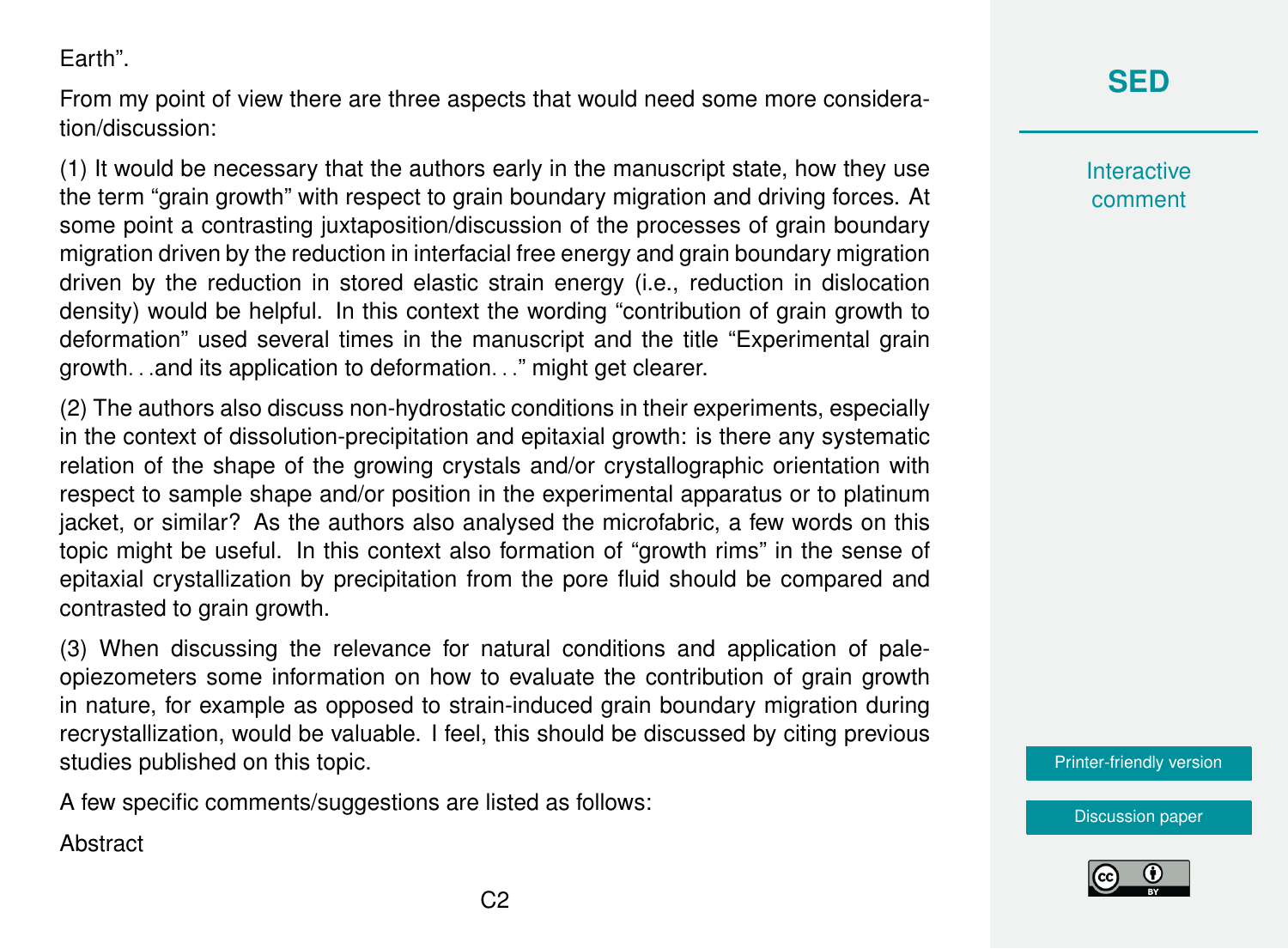Page 1, line 10: Delete the first word of the abstract "The"

Page 1, line 11: please specify "large porosity" or rephrase

Page 1, line 12: please specify "dense" or rephrase

page 1, line 19: What is the contribution of grain growth to plastic deformation? See point (1)

Introduction

Here, I feel that some aspects on grain boundary migration driven by the reduction in strain- and surface energies, i.e. a contrasting juxtaposition of strain-induced grain boundary migration (or recrystallization) and grain growth, would be helpful, see point  $(1).$ 

Page 2 line 16: Again: What is the contribution of grain growth to deformation? See point (1) Samples

Page 3, line 21: A few more information of the sample of novaculite would be helpful. Why is the term "quartzite" used, is it a metamorphically overprinted novaculite? Discussion

Page 8, lines 20/21: Please reorganize, the influence of porosity is discussed later in detail.

Page 8 line 26-31: Please discuss, why/where dissolution and why/where precipitation should take place. Why is at specific sites epitaxial growth occurring? See points (1, 2)

Page 9, line 2: Please discuss why the dihedral angle effects grain growth. If the dihedral angle changes at the different conditions, what is the effect on the process of grain growth? For example any discussion on the interfacial free energy would be good here (see point 1).

Page 9, line 8: That grain growth of quartz takes place by grain boundary migration

## **[SED](https://www.solid-earth-discuss.net/)**

**Interactive** comment

[Printer-friendly version](https://www.solid-earth-discuss.net/se-2019-13/se-2019-13-RC2-print.pdf)

[Discussion paper](https://www.solid-earth-discuss.net/se-2019-13)